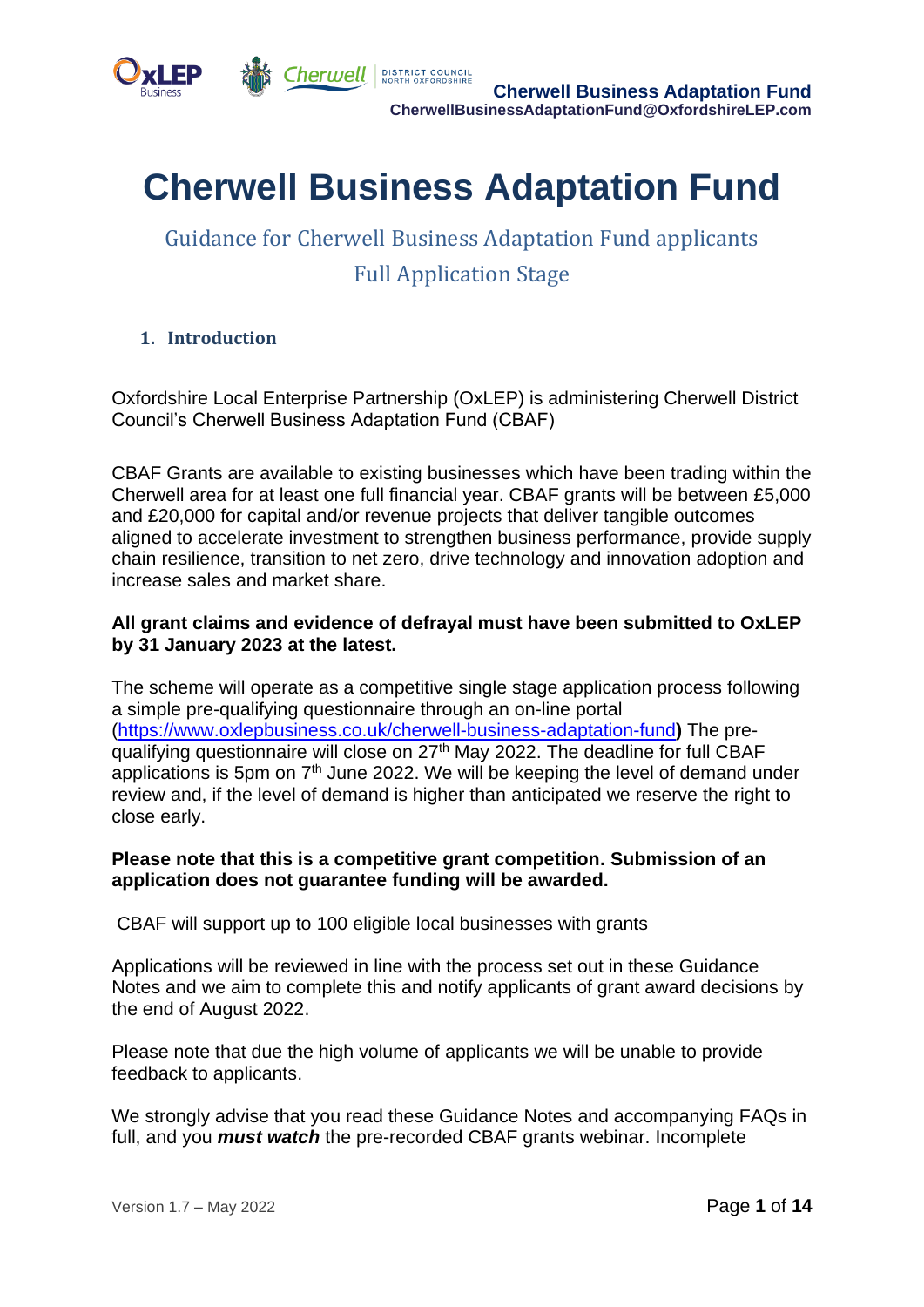

applications or those missing important supporting documentation will not be considered.

## *Key timings for the Scheme*

| <b>Activity</b>                                                                                               | <b>Date</b>                                                                                                                                  |
|---------------------------------------------------------------------------------------------------------------|----------------------------------------------------------------------------------------------------------------------------------------------|
| CBAF grant scheme launches                                                                                    | 10 <sup>th</sup> May 2022                                                                                                                    |
| <b>Pre-Qualification Questionnaire launches</b>                                                               | 10 <sup>th</sup> May 2022                                                                                                                    |
| <b>Pre-Qualification Questionnaire closes</b>                                                                 | 5pm, 27 <sup>th</sup> May 2022 or sooner if a<br>significant number of applications<br>are received                                          |
| Deadline for questions via email only to<br>CherwellBusinessAdaptationFund@OxfordshireLEP.com                 | 5pm, 30 <sup>th</sup> May 2022                                                                                                               |
| Submission deadline for Applications                                                                          | 5pm, 7 <sup>th</sup> June 2022                                                                                                               |
| <b>Assessment Period for Applications</b>                                                                     | $8th$ June – 29 <sup>th</sup> July 2022                                                                                                      |
| Applicants informed of final decision                                                                         | 1 <sup>st</sup> August 2022                                                                                                                  |
| Grant Funding Agreements issued for review<br>and signature                                                   | By 31st August 2022 at the latest                                                                                                            |
| Deadline for return of signed Grant Funding<br>Agreements                                                     | Within 14 days of receipt by<br>applicant - offer will be revoked and<br>funding reallocated if Agreement is<br>not returned by the deadline |
| Final claim deadline for submission of all<br>approved project expenses and evidence of<br>spend and defrayal | 5pm, 31 <sup>st</sup> January 2022                                                                                                           |
| Completion of case studies for CBAF                                                                           | 28 <sup>th</sup> February 2023                                                                                                               |

*\*We cannot guarantee that the online application process will be compatible with mobile technology, so we suggest that you arrange to have access to a laptop or computer to complete the online Application Form. We also suggest that you install the most recent version of your web browser in advance.*

#### **2. What's available**

CBAF grants will be in the range of £5,000 - £20,000.

Grants must deliver against at least one of the CBAF priorities:

- increased sustainable job creation
- increased R&D and product development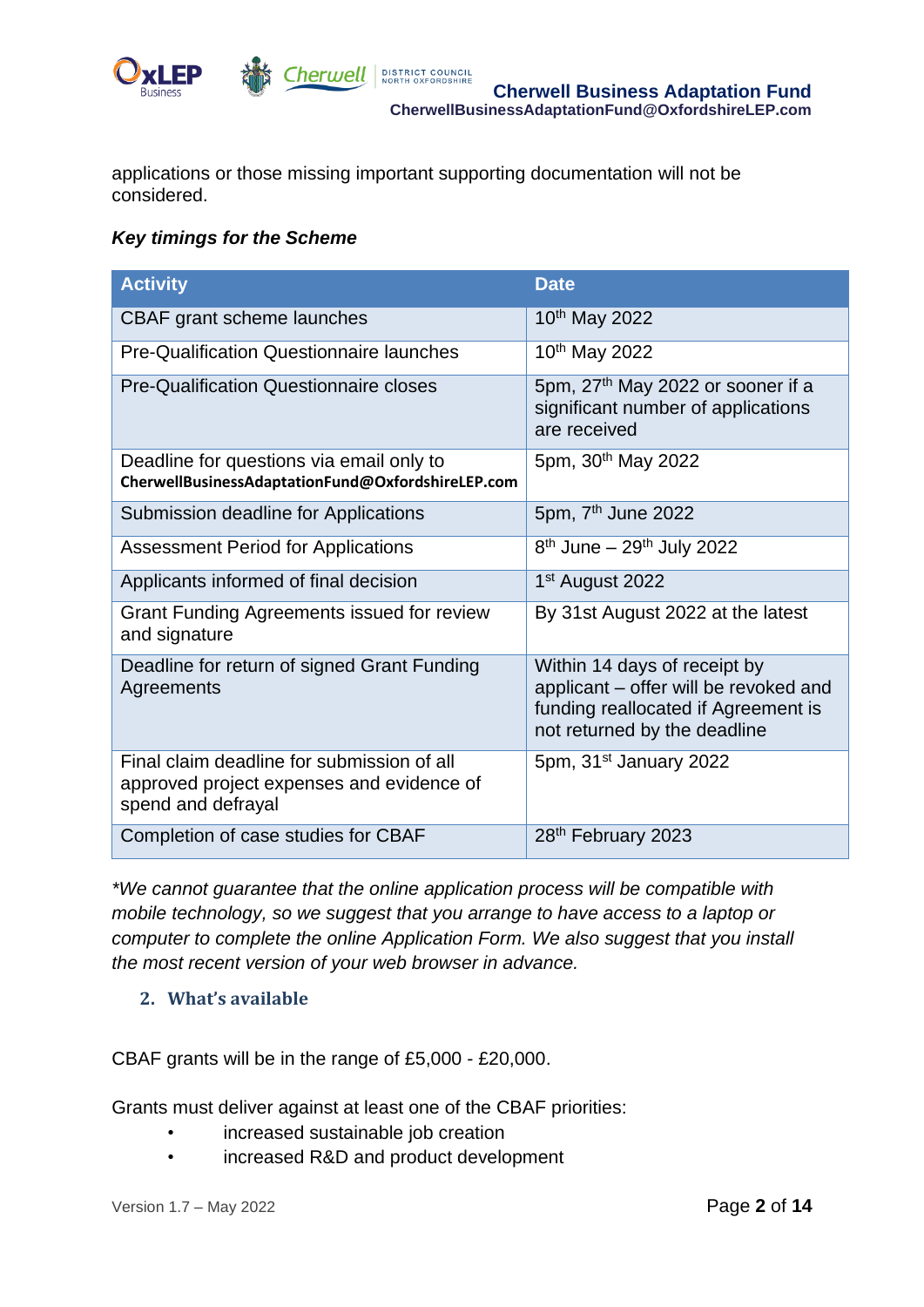

- diversification into new business markets
- increased exporting capacity (manufacturing, production and services)
- de-risked/strengthened supply chains with a focus on UK supply chains
- transition to trade globally including new EU requirements
- successful transition of business operations to net zero carbon emissions and lower carbon footprint
- enable the visitor economy to become more resilient post pandemic

Applications that can evidence CBAF co-investment would be preferred although this is not essential where a compelling rationale can be provided. Staff costs *cannot* be claimed as a grant payment but *can* be included as part of match funding.

Grant projects will be paid in arrears, so applicants must be confident that they can cash flow their project pending reimbursement. You should provide a schedule of claims in your application; please note that we do not expect there to be more than two claims in any one project unless there are exceptional circumstances. All activity, outcomes, and expenditures must be achieved, reported, and evidenced by 31<sup>st</sup> January 2023 at 5pm. **Please note: if you submit your grant claim after this date, we will not be able to pay it.**

All CBAF grants are awarded as part of the Domestic Subsidy Allowance (DSA) for COVID-19 business support grants. The DSA scheme is covered by 3 subsidy allowances:

- Small Amounts of Financial Assistance Allowance up to €325,000 (approx. £335,000 subject to exchange rates) over any period of 3 years. **If** a company has already received €325,000 of Small Amounts of Financial Assistance (also known as Special Drawing Right (SDR)) or *De Minimis* State Aid within a three-year fiscal period, it will have to rely on one of the other allowances.
- COVID-19 Business Grant Allowance up to £1,600,000
- COVID-19 Business Grant Special Allowance if businesses have reached limits under the Small Amounts of Financial Assistance Allowance and COVID-19 Business Grant Allowance, they may be able to access a further allowance of funding under these scheme rules of up to £9,000,000

For the avoidance of doubt, provided certain conditions are met, these three allowances can be combined for a potential total allowance of up to £12,235,000 (subject to exchange rates).

**Please note:** the grant value will be at the agreed percentage of your total approved, defrayed and claimed expenditure. Defrayal (i.e. expenditure from the company bank account) must be demonstrated as part of the grant claim, i.e. copies of quotation, invoice and defrayal.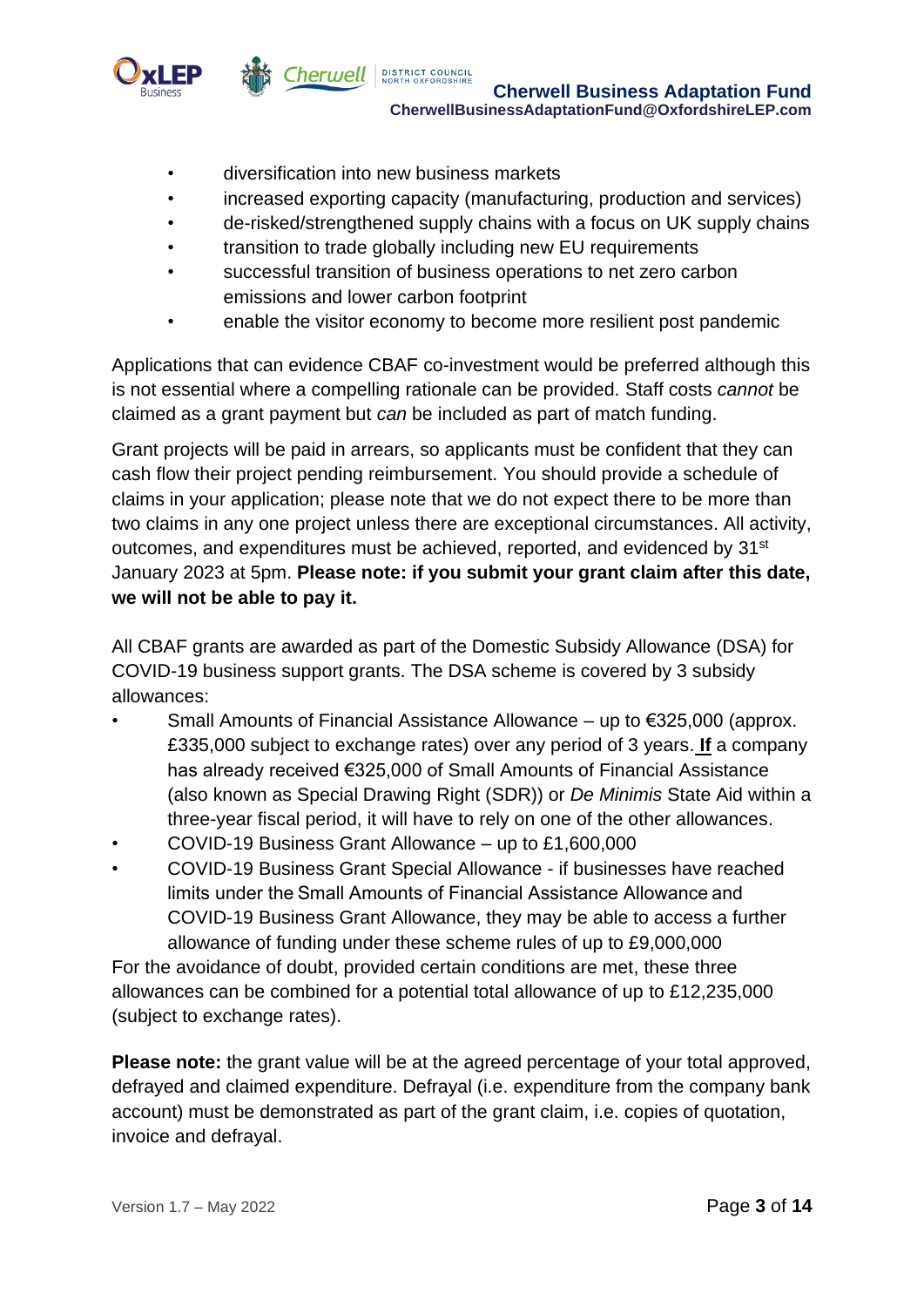

## **3. Nature of grant offer**

Given the short timescales for the CBAF grant scheme, we have produced a prerecorded webinar covering the mechanics of applying to and managing a CBAF grant project. Applicants are required to watch this and must complete a selfdeclaration as part of their application to confirm that they have done so.

Grants cannot contribute to projects that are already underway, **any costs incurred before receipt of a Grant Offer Letter are not eligible and will not be included.** For the avoidance of doubt, retrospective project costs will not be eligible.

If you are willing to start working on the project without the grant, it is debatable whether the funding is needed for the activity to proceed as you had sufficient funding to be able to commence the project.

## **4. Eligibility**

Having received an OxLEP or other grant in the past or made a grant application will not affect your application for a CBAF grant and brings no advantage or disadvantage. However, you must complete the relevant table in the Application Form in full for all previous public sector support received in the last three years to confirm that you are eligible to receive a CBAF grant.

#### *Eligibility*

- CBAF is only available to SME businesses trading in the Cherwell District Council administrative area for at least one full financial year
- Grants can fund capital or revenue costs
- Grants for EV fleet will not be considered however EV charging infrastructure is eligible
- Salary costs are not eligible but may be used as match
- Minimum grant value: £5,000
- Maximum grant value: £20,000
- Your business must comply with at least one of the three elements of the Domestic Subsidy Allowance
- Your business must be viable, or have a credible plan to return to viability
- All project costs need to be defrayed and claimed by 31st January 2023
- Applicants must have attended a CBAF grant webinar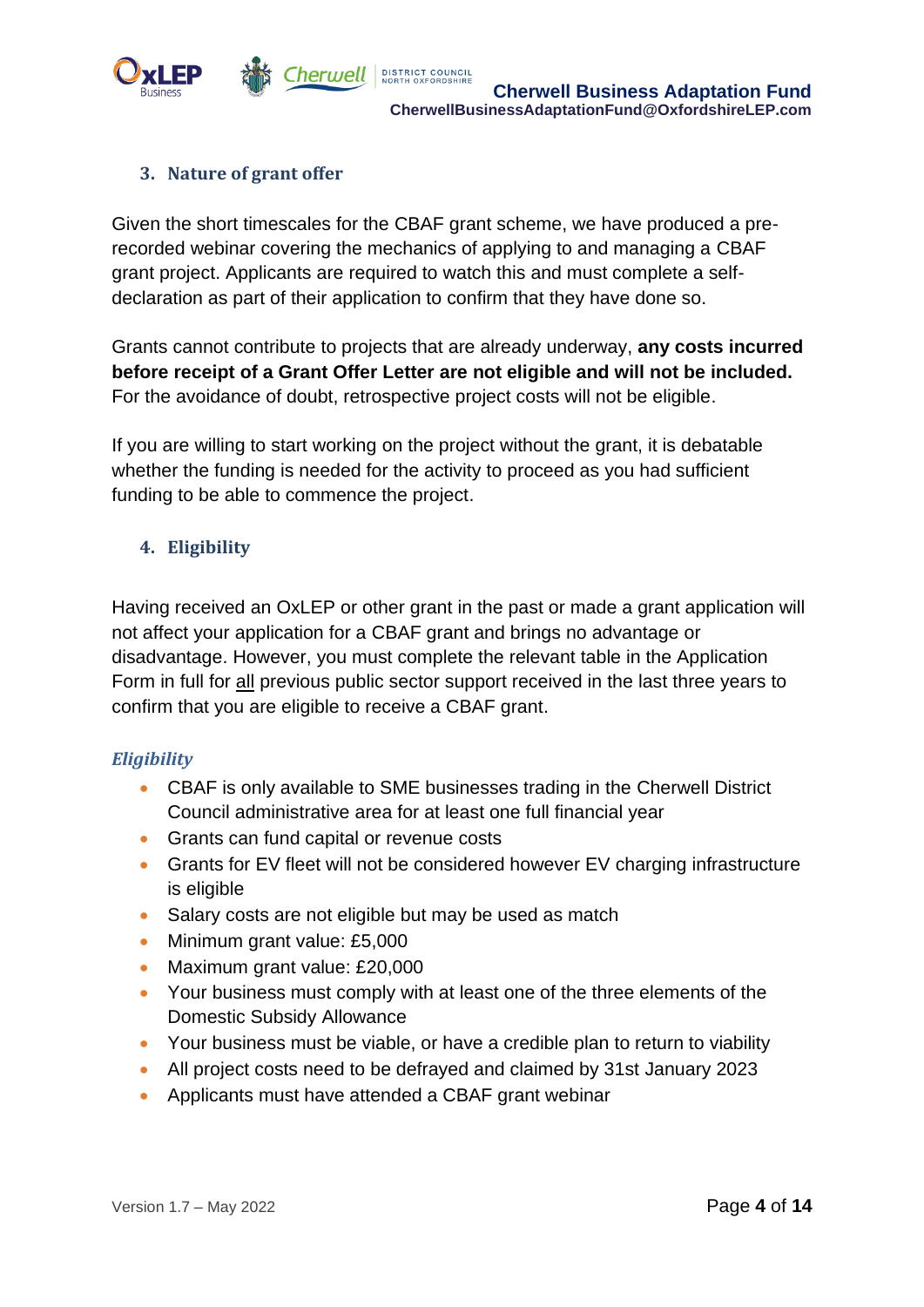

## *Eligible projects*

Examples of what the grant CAN support includes capital equipment, renovation or refurbishments that don't require planning permission:

- Investment in and refurbishment of buildings, plant, machinery and equipment
- New capital items such as 3-D printers, immersive technology and AI
- Digital design and data analytical capability for inventory and supply chain management
- Software and/or licence costs relating to the above
- Laboratory space renovation, refurbishment or equipment
- Actions to accelerate the adoption of cleantech and to build back greener, e.g. development of EV charging infrastructure, energy systems renewal/replacement (where these cannot be funded elsewhere)
- Grants for EV fleet will not be considered however EV charging infrastructure is eligible
- EPOS systems- **Electronic Point of Sale digital system** computerised system used in shops, restaurants and other retail outlets
- Revenue grants are available to support staff training and reskilling that is additional to any statutory training that is a legal requirement of that sector (i.e. food hygiene for catering businesses or safeguarding for health & social care businesses) for both existing and new recruits
- Revenue grants might also be used to buy in specialist consultancy that supports the delivery of CBAF priorities – i.e. procured external consultancy/training expertise to progress firm-relevant supply chain projects, relevant in a post COVID-19 environment

## *Ineligible projects*

Examples of what the grant **CANNOT** support:

- working capital
- funding for the payment of wage subsidies
- grants for building extensions will not be considered delivery timescales do not allow CBAF to support building extensions (whether requiring planning permission or not). Even where planning is granted many capital projects are delayed due to materials and labour shortages
- activities which would contradict, duplicate or undermine HM Government domestic initiatives
- VAT payments (other than project costs where VAT cannot be recovered from HMRC or for non-VAT registered businesses)
- Paying off debts or refinancing
- Purchase of financial investments
- Any statutory or legislative obligations, duties or requirements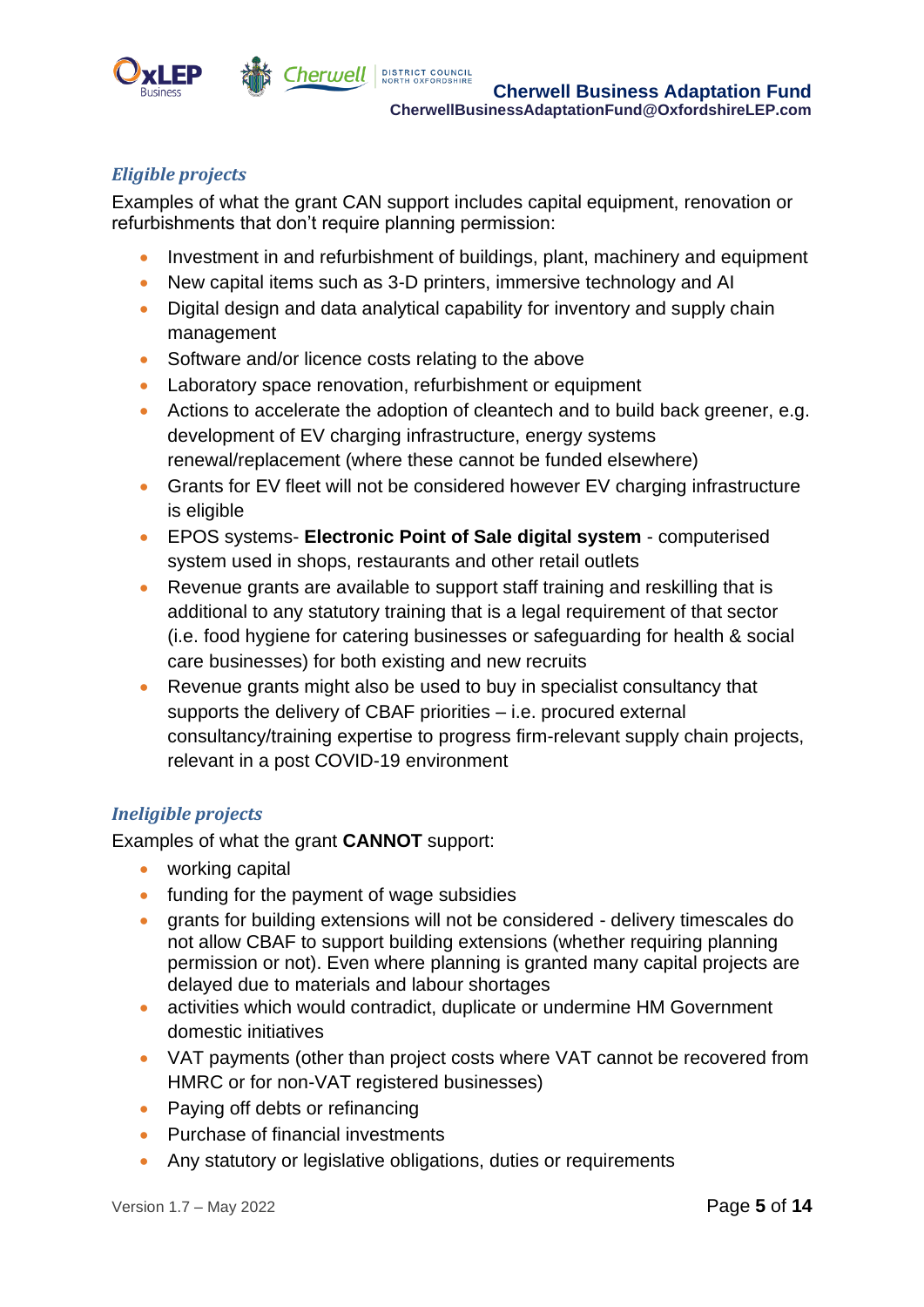

- Hire purchases and/or asset finance arrangements
- "Like-for-like" replacement of obsolete equipment with little or no added value.

#### *Ineligible activities*

Under the UK Subsidy Control Commitments in force from 1st January 2021, some elements of activity cannot be supported. Therefore, CBAF grants cannot be:

- $\bullet$  dependent on export performance for example linking the grant to a specific export performance
- contingent on the use of domestic content  $-$  for example stating that the grant recipient must use a minimum percentage of UK inputs in their product
- provided to a non-viable business, unless that business has a valid plan in place to return the company to viability
- **5. VAT**

VAT is potentially an eligible cost for CBAF grant projects; however, this will vary on a case-by-case basis and OxLEP cannot give VAT advice to applicants.

We recommend that you seek VAT advice when drafting your application. It is your responsibility to ensure that VAT is correctly treated within your grant project. Incorrect VAT treatment could lead to penalties from HMRC and you having to repay the VAT element of the grant that should not have been claimed.

It is your responsibility to include VAT if you need to claim it. If you do not include eligible VAT at the time of applying, the grant will be awarded based on net costs and VAT cannot be claimed.

#### **6. Procurement**

#### *Please read this section carefully*

Provided you are not a Contracting Authority as defined in the Public Contracts Regulations (2015) you will be able to provide direct awards to suppliers for contracts below £100,000. You will, of course, be required to justify the selected supplier by seeking and providing copies of three written quotes. Given the value of the grants that we will be awarded, we do not anticipate any supplier cost will exceed £100,000. In the unlikely event that a single supplier will exceed this threshold, you must contact the OxLEP CBAF team to discuss your approach before submitting your application.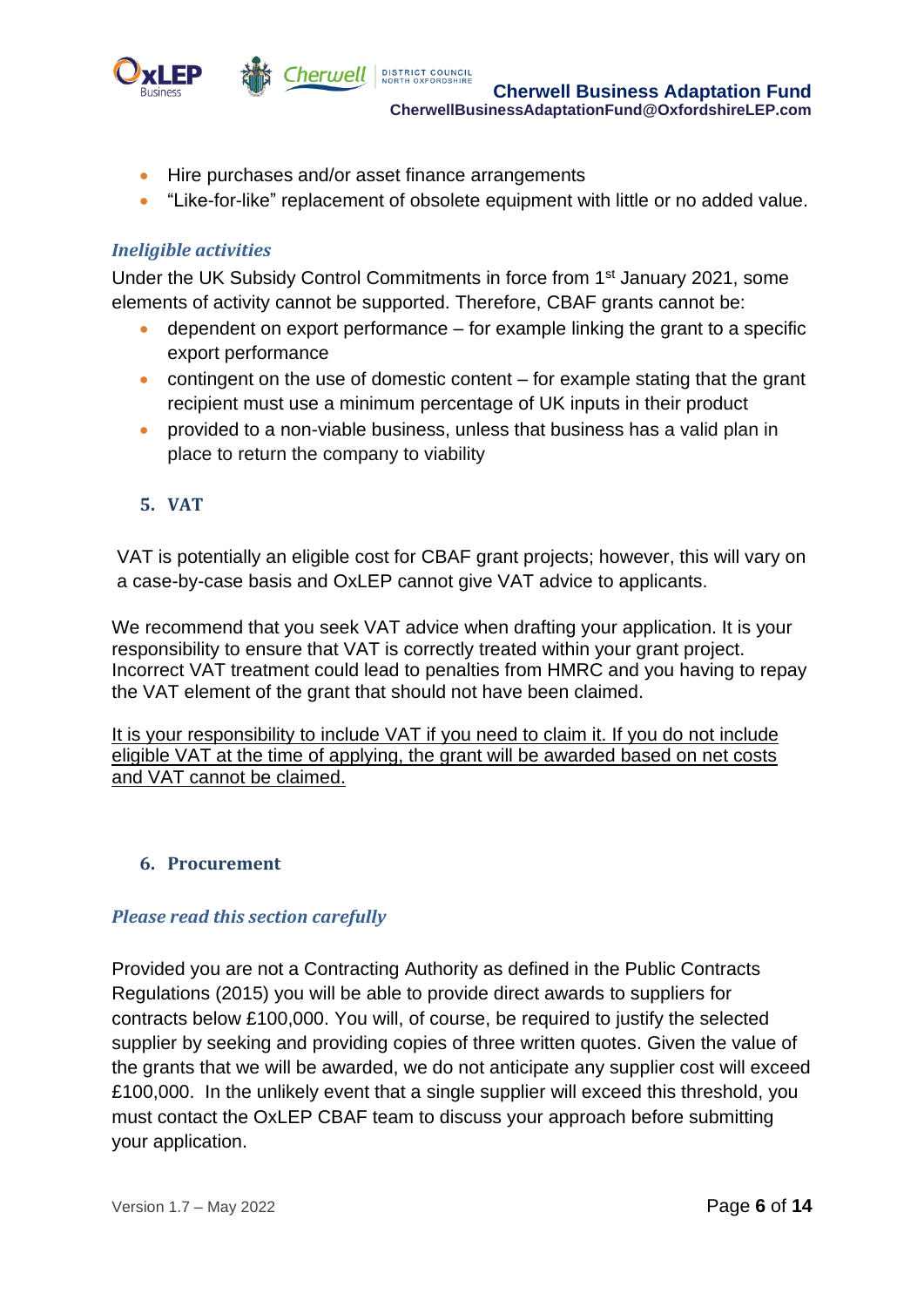

The evidence that you need to provide alongside your application for all procurement / supplier selections is:

- Copies of any quotations/screenshots.
- Quotations/screenshots must be clearly identifiable to the supplier and include the supplier name, a date, price per item to be purchased/procured, if the amount is inclusive or exclusive of VAT and (where possible) the supplier letterhead/logo.

## **7. Application process**

All applications will be treated fairly and consistently in line with the process set out below:



The first step is to complete the pre-qualification questionnaire (PQQ) a link to which can be found at: [https://www.oxlepbusiness.co.uk/cherwell-business-adaptation](https://www.oxlepbusiness.co.uk/cherwell-business-adaptation-fund)[fund.](https://www.oxlepbusiness.co.uk/cherwell-business-adaptation-fund) The PQQ checks your eligibility to receive a CBAF grant and must be completed by 5pm on 27<sup>th</sup> May 2022. If you pass the PQQ, you will receive a link to the on-line application form which must be completed by 5pm on  $7<sup>th</sup>$  June 2022.

We recommend completing the PQQ early to give yourself as long as possible to complete the application form. Please ensure that your PQQ details, e.g., anticipated grant requested, are as accurate as possible to help us manage the programme.

Please note:

- The application form does not have a save function, so must be completed in one session. We will provide videos to guide you through the form and a Word template which you can use to draft your answers to then copy and paste into the portal
- The application form has three pages, the "Next" button to move between pages is at the top of the form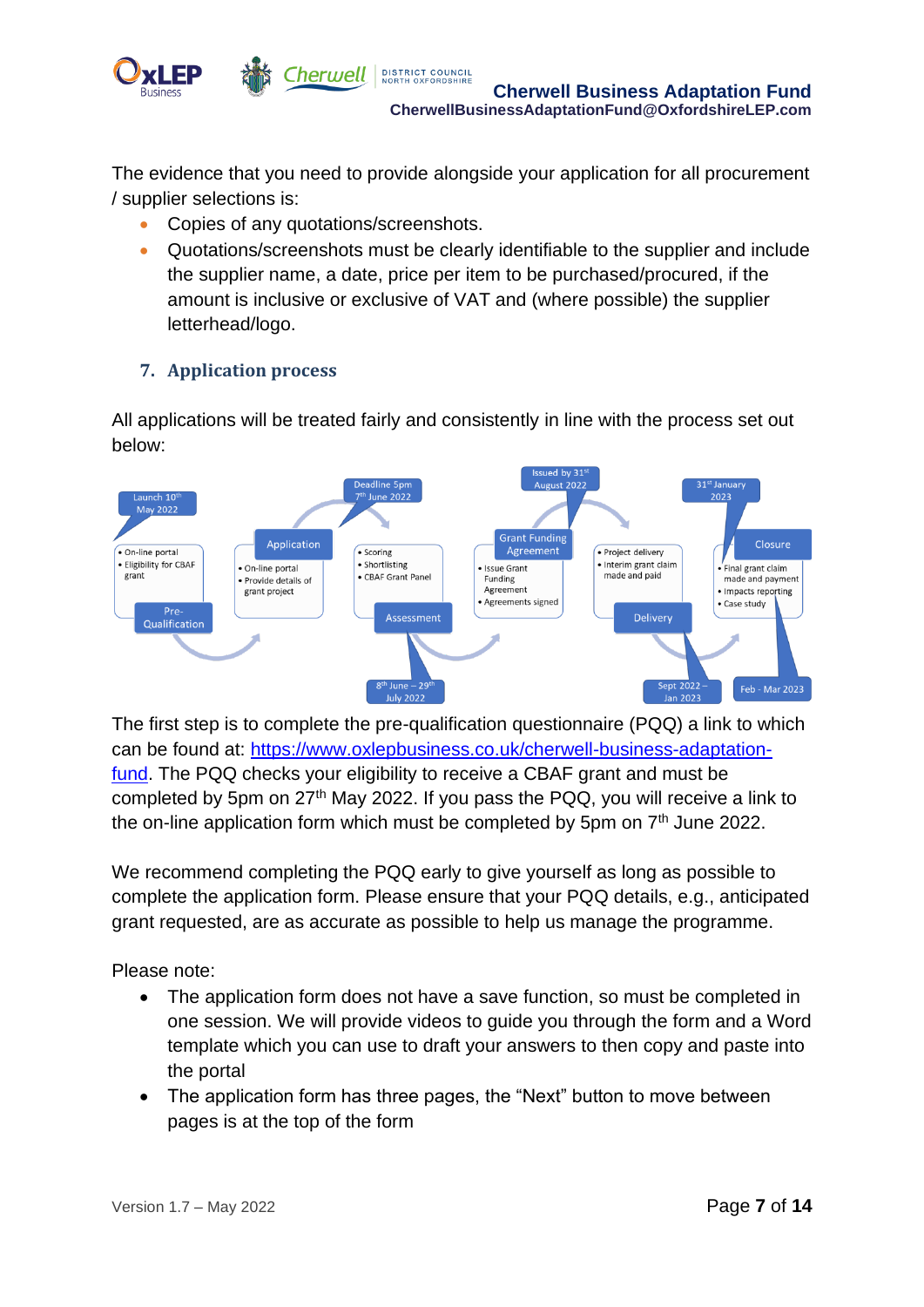

- - Uploads have a maximum 50 character filename limit, please ensure file names are 50 characters or less
	- Only one submission is allowed and at the point you submit your application it will drop into the rolling assessment process

We aim to inform applicants on or before 1<sup>st</sup> August 2022 whether their application has been successful. Applicants will be advised as early as possible if there is likely to be a delay to this timescale.

Applications will be assessed against the prescribed scoring criteria (see Section 8) by OxLEP. A shortlist of applications will be passed to the CBAF Grant Panel to select approved applications within the budget available. Shortlisting will be based on submissions that pass due diligence at the Full Application stage and one of the following approaches, depending on the number and quality of applications received:

- Either the highest scoring 1/3 of applications
- Or all applications which receive a score of 60% or higher
- Or the top scoring applications covering 125% of the value of the available CBAF grant pot

The objective is to ensure that the Grant Panel is a competitive and selective process and does not rubber stamp the shortlist. If applications are not of sufficient quality the Grant Panel may choose not to commit the full CBAF grant pot. The CBAF Grant Panel is composed of representatives from OxLEP and Cherwell District Council. Any applicant found to have attempted to unduly influence a Panel Member by contacting them to discuss an application will be disqualified from the process. It is crucial to ensure that grants are processed and awarded in a fair and transparent way and that no applicant has an advantage over any other.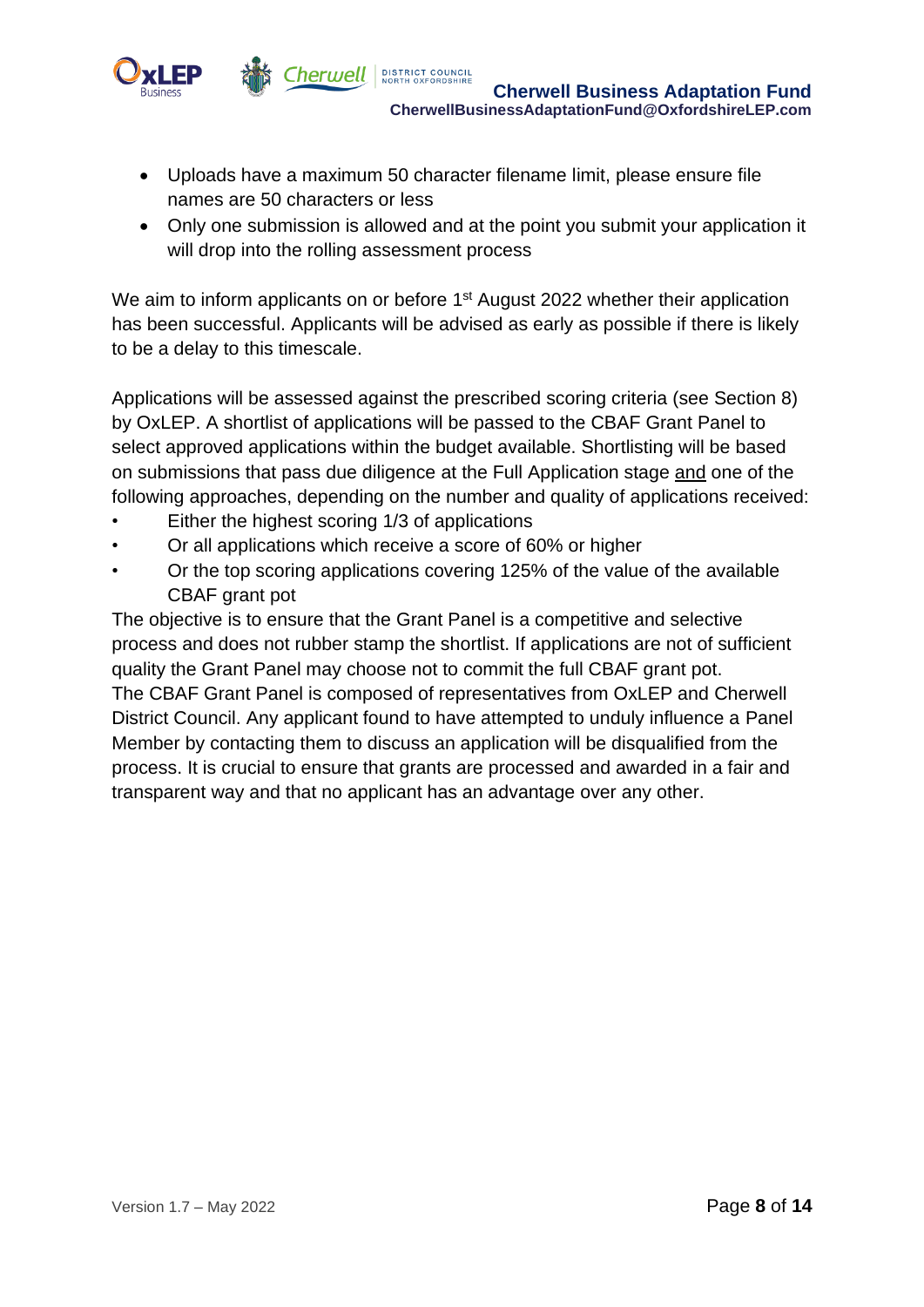

## **8. Scoring criteria:**

Full Applications will be assessed using the following criteria:

| <b>Question</b>                                                        | <b>Applicant guidance / questions to</b><br>cover                                                                                                                                                                                                                                                                                                                                  | <b>Assessment criteria</b>                                                                                                                                                                                                                                                                                                                                  | <b>Max</b><br>score | <b>Weighting</b> |
|------------------------------------------------------------------------|------------------------------------------------------------------------------------------------------------------------------------------------------------------------------------------------------------------------------------------------------------------------------------------------------------------------------------------------------------------------------------|-------------------------------------------------------------------------------------------------------------------------------------------------------------------------------------------------------------------------------------------------------------------------------------------------------------------------------------------------------------|---------------------|------------------|
| <b>Grant Project</b><br>and Delivery<br>$(1,000$ words<br>maximum)     | Describe the objectives of the proposed<br>grant project<br>Describe your proposed grant project<br>Describe how the project will be<br>implemented and managed                                                                                                                                                                                                                    | Is the project in scope? Are the project<br>aims and objectives clear and well-<br>structured?<br>Have they explained how they want to<br>spend the funds? Have they provided a<br>plan of work or explained their<br>approach to delivery? Does the<br>application give enough detail to<br>understand the proposed grant<br>project?                      | 10                  | 30               |
| Impact of the<br>grant on your<br>business<br>$(500$ words<br>maximum) | Select from the dropdown list which<br>CBAF priority / priorities your project will<br>address (see Section 2 above for the list).<br>To what extent will the grant help to<br>mitigate the impacts of COVID on the<br>business and enable sustainable growth?<br>To what extent will the project support the<br>creation of new jobs and/or the<br>safeguarding of existing jobs. | How significant will the impact be on<br>the applicant (based on current<br>situation)? To what extent are they<br>addressing the CBAF priorities of<br>increasing job creation and R&D,<br>product development, new business<br>markets, exporting capacity, supply<br>chain improvements, net zero<br>transition and a more resilient visitor<br>economy? | 10                  | 25               |
| Impact of the<br>grant on the<br>wider economy                         | How will the project impact Cherwell and<br>Oxfordshire? What benefits are there to<br>the local and wider economy?                                                                                                                                                                                                                                                                | How significant are the potential<br>impacts on Cherwell? How significant<br>are the impacts on Oxfordshire and the                                                                                                                                                                                                                                         | 10                  | 25               |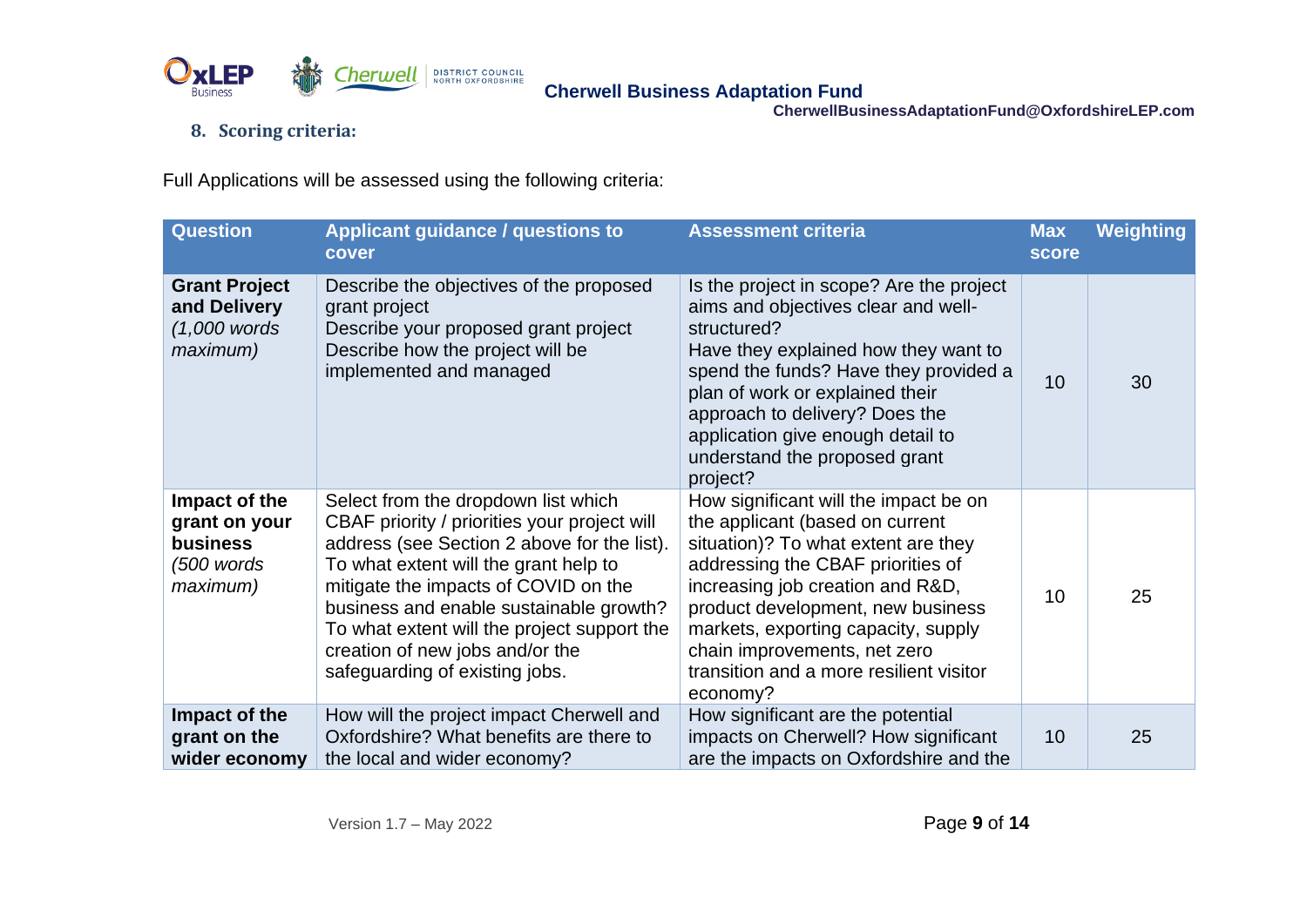

| CherwellBusinessAdaptationFund@OxfordshireLEP.com                      |                                                                                                                                                                            |                                                                                                                                                                                                                                                                                                                                                                                                                                                                                                                                                                                             |    |    |  |
|------------------------------------------------------------------------|----------------------------------------------------------------------------------------------------------------------------------------------------------------------------|---------------------------------------------------------------------------------------------------------------------------------------------------------------------------------------------------------------------------------------------------------------------------------------------------------------------------------------------------------------------------------------------------------------------------------------------------------------------------------------------------------------------------------------------------------------------------------------------|----|----|--|
| $(500$ words<br><i>maximum</i> )                                       |                                                                                                                                                                            | wider economy? To what extent do<br>these seem realistic and achievable?                                                                                                                                                                                                                                                                                                                                                                                                                                                                                                                    |    |    |  |
| <b>Value for</b><br>money / added<br>value<br>$(250$ words<br>maximum) | Demonstrate how your project offers<br>value for money for the public investment.<br>What is the added value of the<br>investment? What would happen without<br>the grant? | Are all costs supported by a copy of at<br>least one valid quote? If quotes are<br>missing, is there an explanation as to<br>why? Is it clear whether VAT costs are<br>included or not applicable? To what<br>extent does the project offer good<br>value for money? Has match funding<br>been secured and evidenced? Prior to<br>the pandemic, was the business in<br>good financial health? How has the<br>business responded financially to<br>impact of COVID? Are the financial<br>forecasts reasonable? How significant<br>and realistic is the impact of not<br>receiving the grant? | 10 | 20 |  |

Applications that pass due diligence checks and are shortlisted will proceed to the CBAF Grant Panel for final review and award decisions. The Panel will focus on assessing the following question:

• *What are the overall benefits and impacts of the project on Cherwell and the wider economy? - How will the project deliver tangible outcomes aligned to accelerating investment to strengthen business performance, providing supply chain resilience, transitioning to net zero, driving technology and innovation adoption and increasing sales and market share in Cherwell? How many impacts have been referenced in the application and how realistic are these?* 

Applicants should only offer these outcomes where they are **possible and realistic**.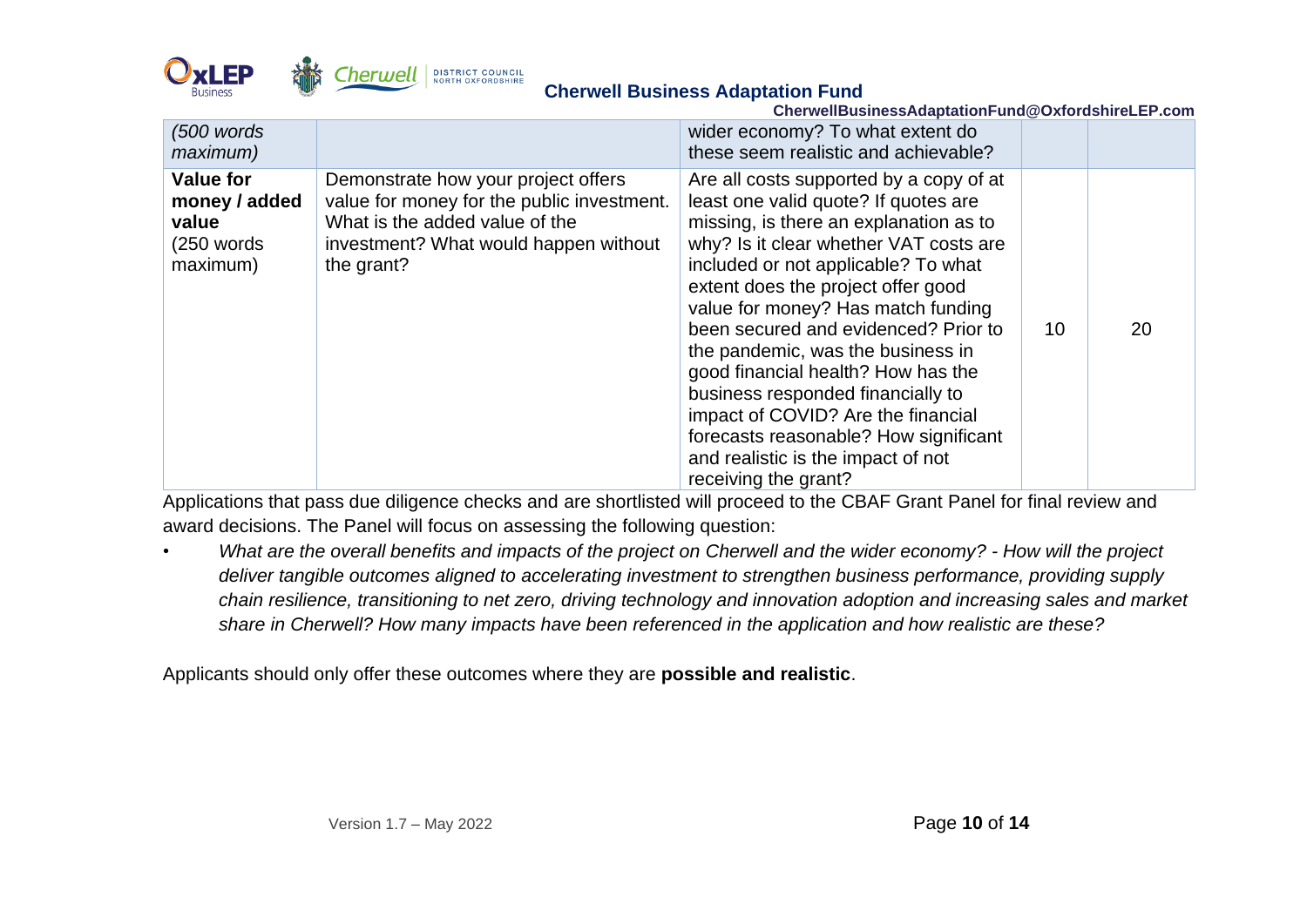

## **9. Nature of grant offer**

The CBAF Grant Funding Agreement is time limited and will expire 14 days after the date it is issued to the Applicant. It is your responsibility to ensure that the Grant Funding Agreement is signed and returned to the CBAF team within the deadline.

Please note that Grant Funding Agreements will be being sent out in August, it is therefore critical that you provide contact details of an authorised alternative if your main point of contact is likely to be on annual leave when the Agreements are issued.

Grant Funding Agreements will be sent to successful applicants via Adobe Sign. Adobe Sign will eliminate the need for businesses to print and scan physical pages and will automatically return a copy of the signed document to both the CBAF Team and the business once the signature is complete.

Please note that the Grant Funding Agreement **MUST** be signed by a current Director of the business or someone who is authorised to sign by the company.

#### **10. Making your grant claim**

Any grant that is approved is only for the purpose stated in the Grant Funding Agreement.

Should the circumstances on which a grant application was based change, you must contact the CBAF Team to discuss before committing to making any payments. This may include, but is not limited to, a change of expected completion date, change of supplier, change to the project value, expected project outcomes, or cancellation of the project. If you are in any doubt, please contact the CBAF Team to discuss.

Grants should be claimed in line with the Expenditure Profile Plan you complete in your Application (this will be reflected as a Schedule of your Grant Funding Agreement). Please note that only a maximum of two grant claims are allowed. You should submit a completed claim form (to be supplied) to the CBAF Team on your claim date(s) for review and payment, subject to review and compliance checks.

In any case grant claims cannot be accepted after 31<sup>st</sup> January 2023 in line with our funding requirements.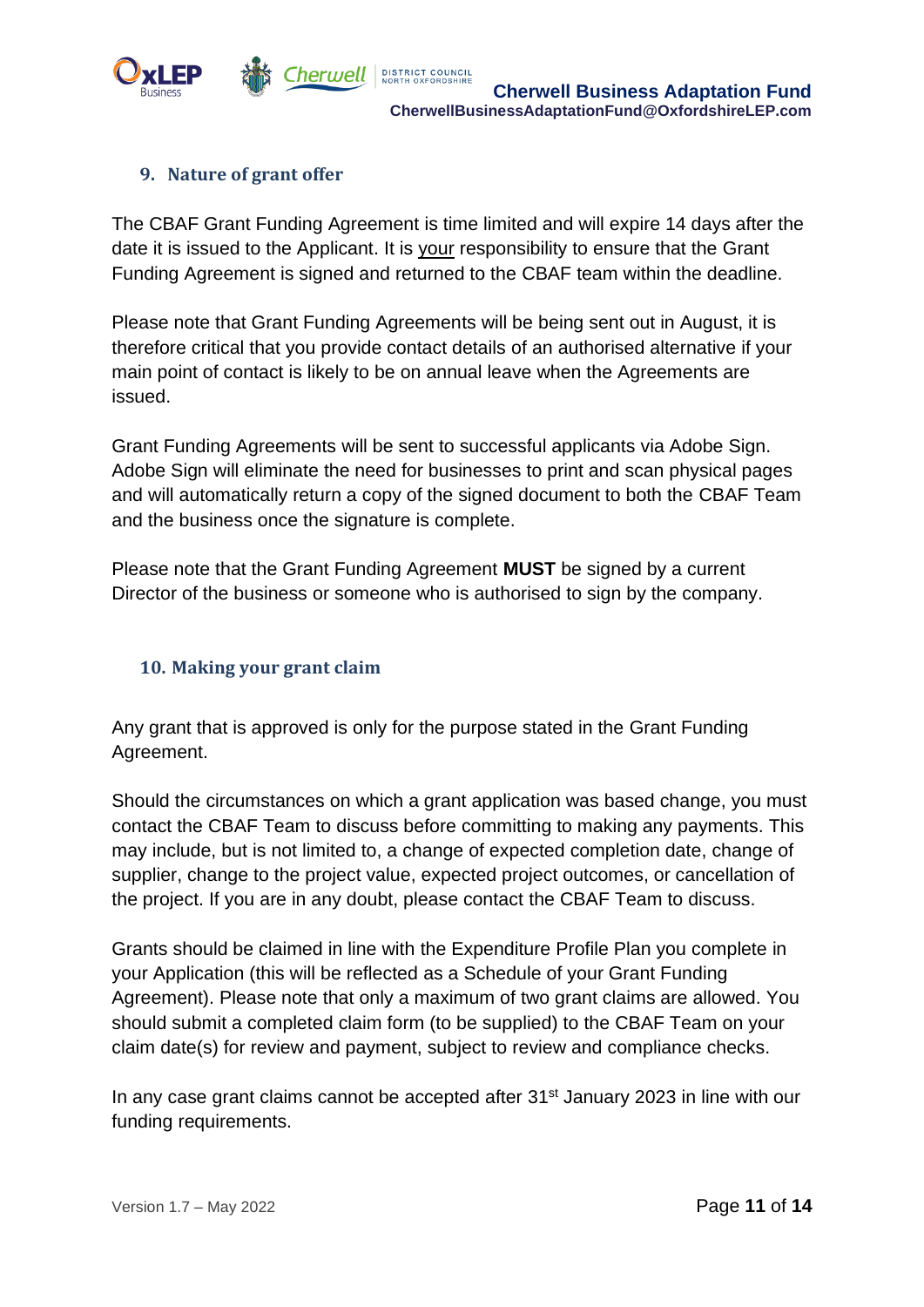

For all expenditure on your project, you will need to meet the regulatory audit trail requirements including evidence of defrayal (monies leaving your bank account). This would include a copy of any supplier invoice(s) and proof of payment, namely a redacted business bank statement showing the relevant payment(s). Payment of supplier invoices cannot be made by cash or contra arrangements.

## **11.Deliverables**

In the Full Application Form, you will need to provide details of any Deliverables (i.e. increased sustainable job creation, increased R&D and product development, diversification into new business markets, etc.) to be achieved. See Section 2 for the list of potential Impacts you may wish to cite.

Once you have claimed your grant, we will provide you with 'CBAF Deliverables Declaration Form' which you must use to confirm the details of the impacts achieved.

Applications which offer deliverables are likely to score more highly than those which do not. However, you must ensure that any deliverables promised are realistic as these are commitments not aspirations.

If you experience difficulties in achieving the deliverables as outlined in the Grant Funding Agreement, please contact us at your earliest convenience so that we can understand and discuss the options in relation to the grant payment. Please note that we reserve the right to claim the grant funding back from you if you do not achieve the deliverables.

## **12. Asset Register**

You will be required to maintain an asset register of all purchases of items over £5,000. We may ask to see this registry at any time and may also visit your premises to verify the purchase(s) and record identification details.

Please be aware that if you dispose of the item(s) before they are fully depreciated, OxLEP reserves the right to reclaim a proportion of the grant.

The detailed information that you will be required to maintain includes:

- Asset name and description;
- Serial or identification number;
- Location of the asset (including post code);
- Purchase price  $(E)$  (net recoverable VAT);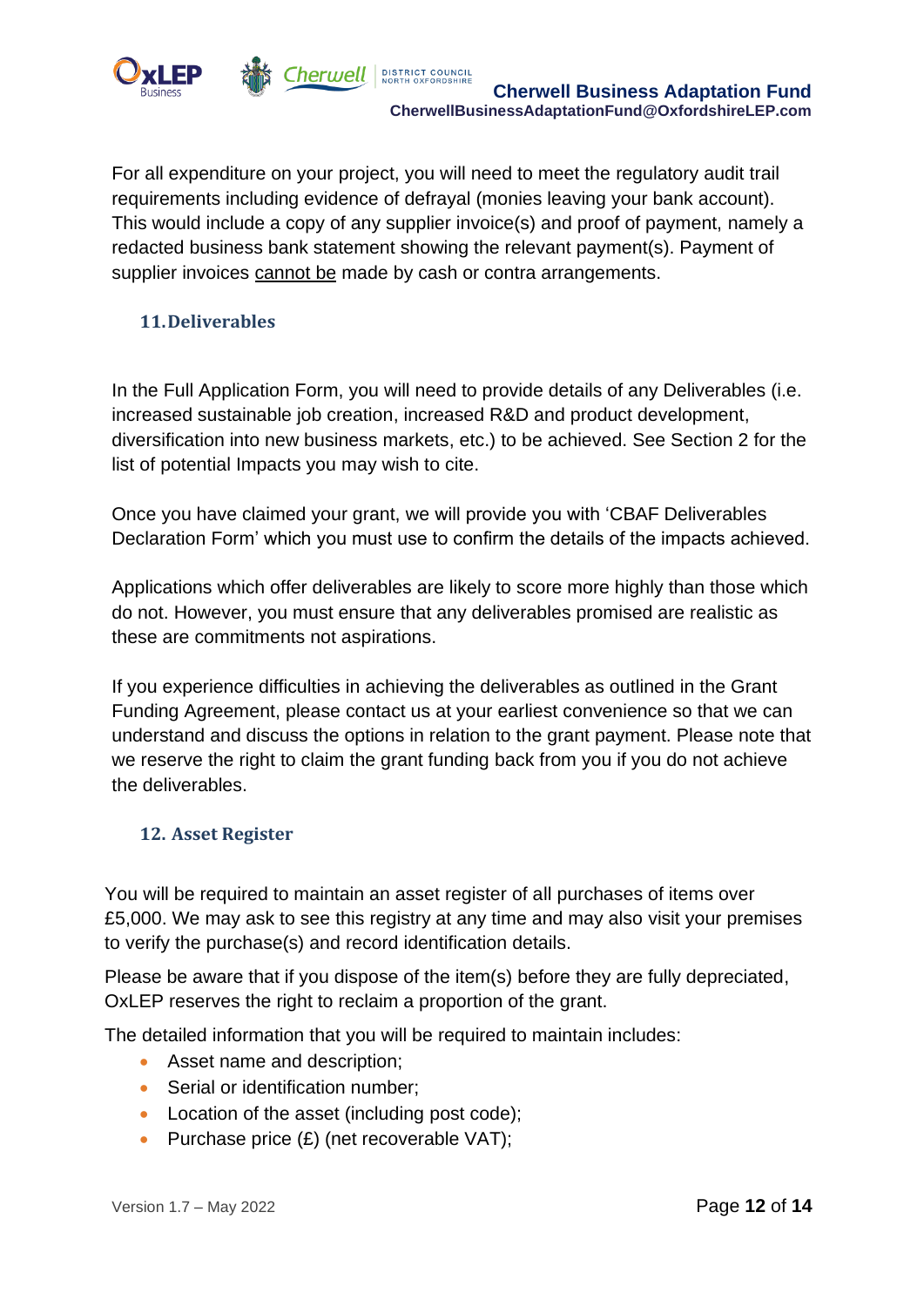

**Cherwell BUSTRICT COUNCIL CONCIL CONCIL BUSINESS Adaptation Fund CherwellBusinessAdaptationFund@OxfordshireLEP.com**

- Date of acquisition;
- Approved Use of Asset;
- Legal Registered Owner of Asset;
- Method of Depreciation;
- Date of Depreciation.

We may require photographic evidence of assets to show to auditors. If this is necessary, we will contact you and confirm what images we need.

## **13. Further Information**

In line with the UK's Subsidy Control Commitments, as CBAF grants are awarded under the Domestic Subsidy Allowance for the COVID-19 business support grants, which took effect on  $4<sup>th</sup>$  March 2021, you must sign a declaration setting out any previous *De Minimis* aid or Small Amounts of Financial Assistance (Special Drawing Rights (SDR)) subsidies you have received or been awarded from all sources. If in doubt, please talk to an appropriate member of your organisation to check before submitting your application form. This may take the form of other grants or business support received in the past.

You must inform us if you receive other public funding towards your project as this will have an impact on the level of grant funding that we can offer.

OxLEP reserves the right to visit you to ensure the grant has been used for the purpose it was intended as stated in the application form and to inspect records to show costs have been incurred by you.

Your grant activity may also be subject to scrutiny by auditors from OxLEP, Oxfordshire County Council (as OxLEP's accountable body), Cherwell District Council, BEIS and the National Audit Office.

#### **14. Notes to assist with completing the Application Form**

If you have been invited to complete the Application Form, after the pre-qualification questionnaire, you will have received a personal URL link to complete the online form. Information submitted as part of your Expression of Interest has been pre-populated in the Full Application Form for you to streamline the process and avoid any duplication of data.

You will have space to construct your answers based on the questions outlined in the Scoring Criteria above.